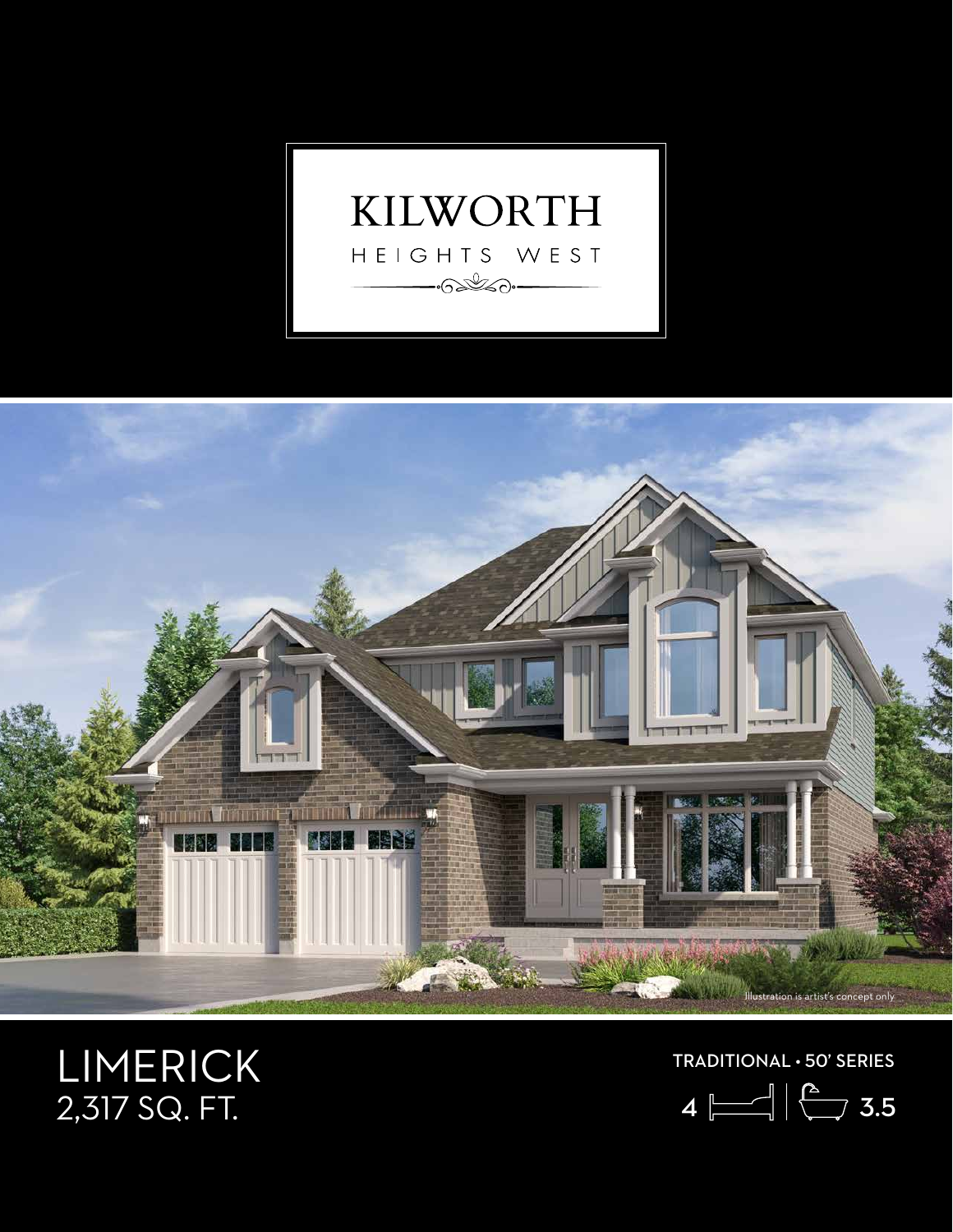

FIRST FLOOR PLAN (OPTIONAL)

NTRY<br>X 4'01' 5'04" X 4'01"

KITCHEN 10'09" X 11'06"

TTIIIIIIIII

F

DINETTE 10'09" X 10'00"

**KITCHEN** 10'09" X 11'06"

F

\$

DW

 $\circ$  $\overline{\phantom{0}}$ 

\$,

DINING ROOM 11'03" X 12'00"

PANTRY 5'00" X 4'01"

specification. E. & O.E.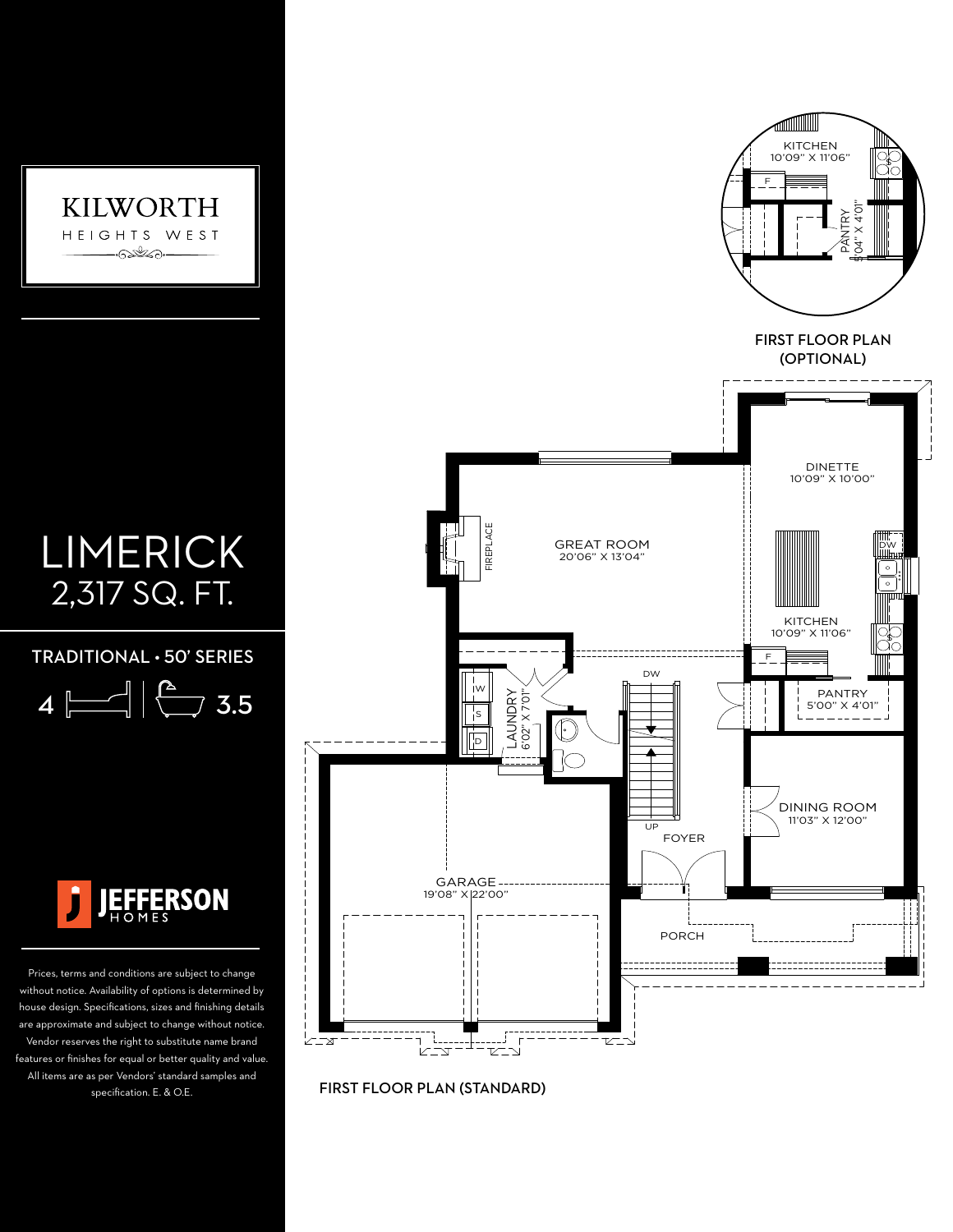

features or finishes for equal or better quality and value. All items are as per Vendors' standard samples and specification. E. & O.E.

APPROX - 1196 SQ.FT.

(ROOF LINES FOR ELEVATION BB-1)

SECOND FLOOR PLAN (STANDARD)

SECOND FLOOR PLAN (STANDARD)